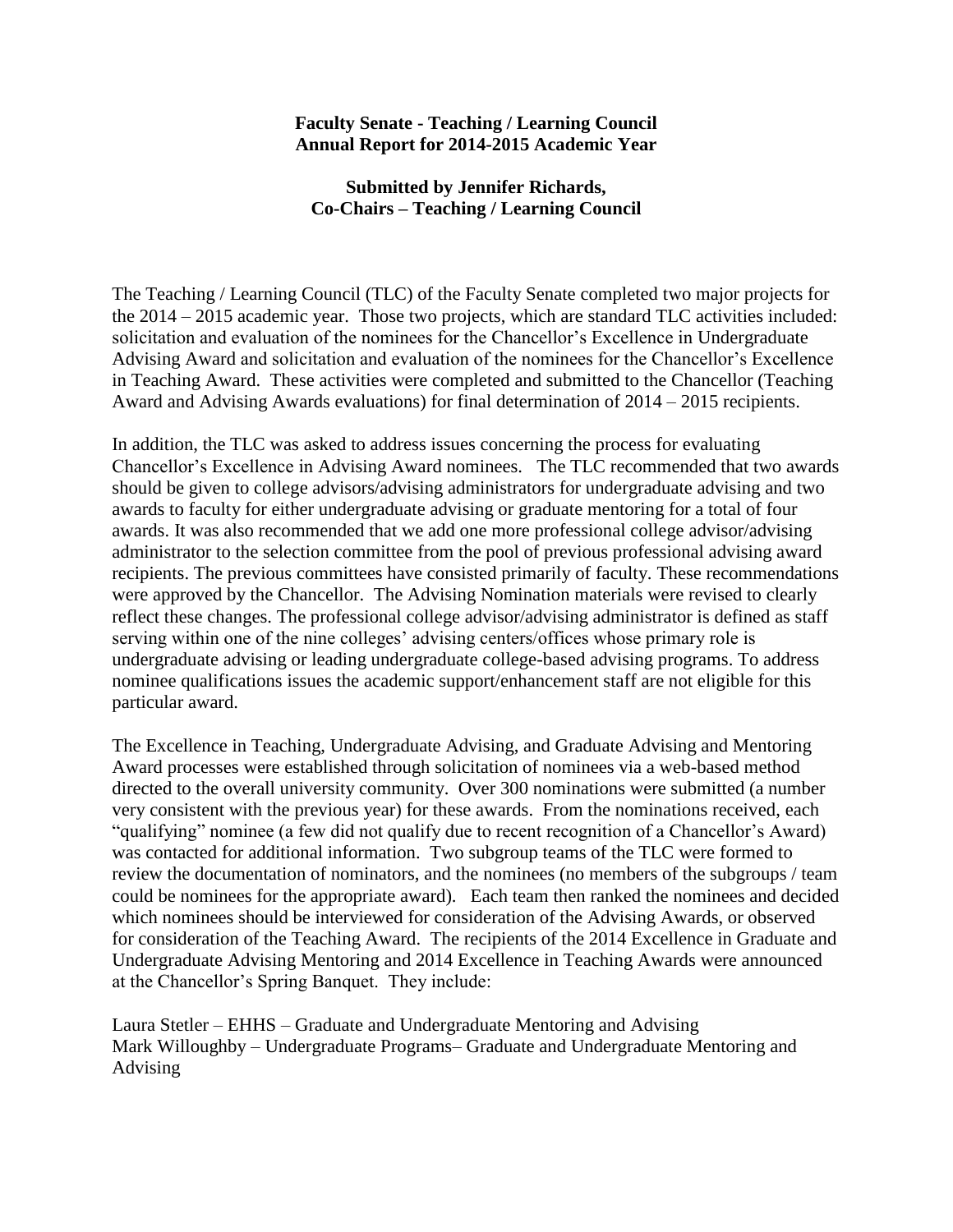Dr. Reinbolt – Mech, Aero, and Biomed. Engineering– Graduate and Undergraduate Mentoring and Advising

Sebastian Dubreil – Modern Foreign Language– Graduate and Undergraduate Mentoring and Advising

Jaye Theil - College of Education, Health, and Human Sciences - Excellence in Teaching Hahn Choo - College of Engineering - Excellence in Teaching

Michelle Brown - College of Arts and Science - Excellence in Teaching

Terry Ishitani - College of Education, Health, and Human Sciences – Excellence in Teaching

In the fall, the TLC was asked to provide recommendation to Dr. John Zomchick related to producing departmental means for SAIS scores. After discussing Dr. Zomchick's request to consider the issue of comparative departmental means for SAIS reports, the Teaching and Learning Council provided the following recommendations:

- Departmental means should be calculated and available to *all faculty and administrators*.
- Access to departmental means should be limited to faculty, administration, and staff with valid UT NetIDs (i.e. not publically available) and should require a log-in step (as is currently required to access individual SAIS reports)
- Departmental, College, and University means should also include standard deviation

Below are the 2013 – 2014 members of the Teaching / Learning Council. Without the hard work of these individuals, the TLC annual tasks could not be accomplished.

| <b>First Name</b> | <b>Last Name</b> | Role            | <b>University Unit</b>          |  |
|-------------------|------------------|-----------------|---------------------------------|--|
| Jennifer          | Richards         | Chair / Faculty | Food Science                    |  |
| Ruth              | Darling          | ex officio      | Administration                  |  |
| Joy               | DeSensi          | ex officio      | Administration                  |  |
| Sally             | McMillan         | ex officio      | Administration                  |  |
| Elizabeth         | Pemberton        | ex officio      | Administration                  |  |
| Joanne            | Hall             | ex officio      | Administration                  |  |
| Taimi             | Olsen            | ex officio      | Administration                  |  |
| Mary              | Albrecht         | Administration  | <b>SACS</b> Accreditation       |  |
| Mary Lynn         | <b>Brown</b>     | Faculty         | College of Nursing              |  |
| Margaret          | Casado           | Faculty         | Library                         |  |
| Sebastian         | Dubreil          | Faculty         | Modern and Foreign Languages    |  |
| Noriko            | Horiguchi        | Faculty         | Modern and Foreign Languages    |  |
| Sally             | Hunter           | Faculty         | Child & Family Studies          |  |
| William           | Jennings         | Faculty         | <b>Political Science</b>        |  |
| <b>Brian</b>      | Lancaster        | Faculty         | Air force and Aerospace Studies |  |
| Amadou            | Sall             | Faculty         | <b>African Studies</b>          |  |
| Mark              | Hector           | Faculty         | Psychology                      |  |
| Christy           | Hickman          | Faculty         | College of Social Work          |  |
| Laurie            | Knox             | Faculty         | English                         |  |
| Samantha          | Murphy           | Faculty         | English                         |  |